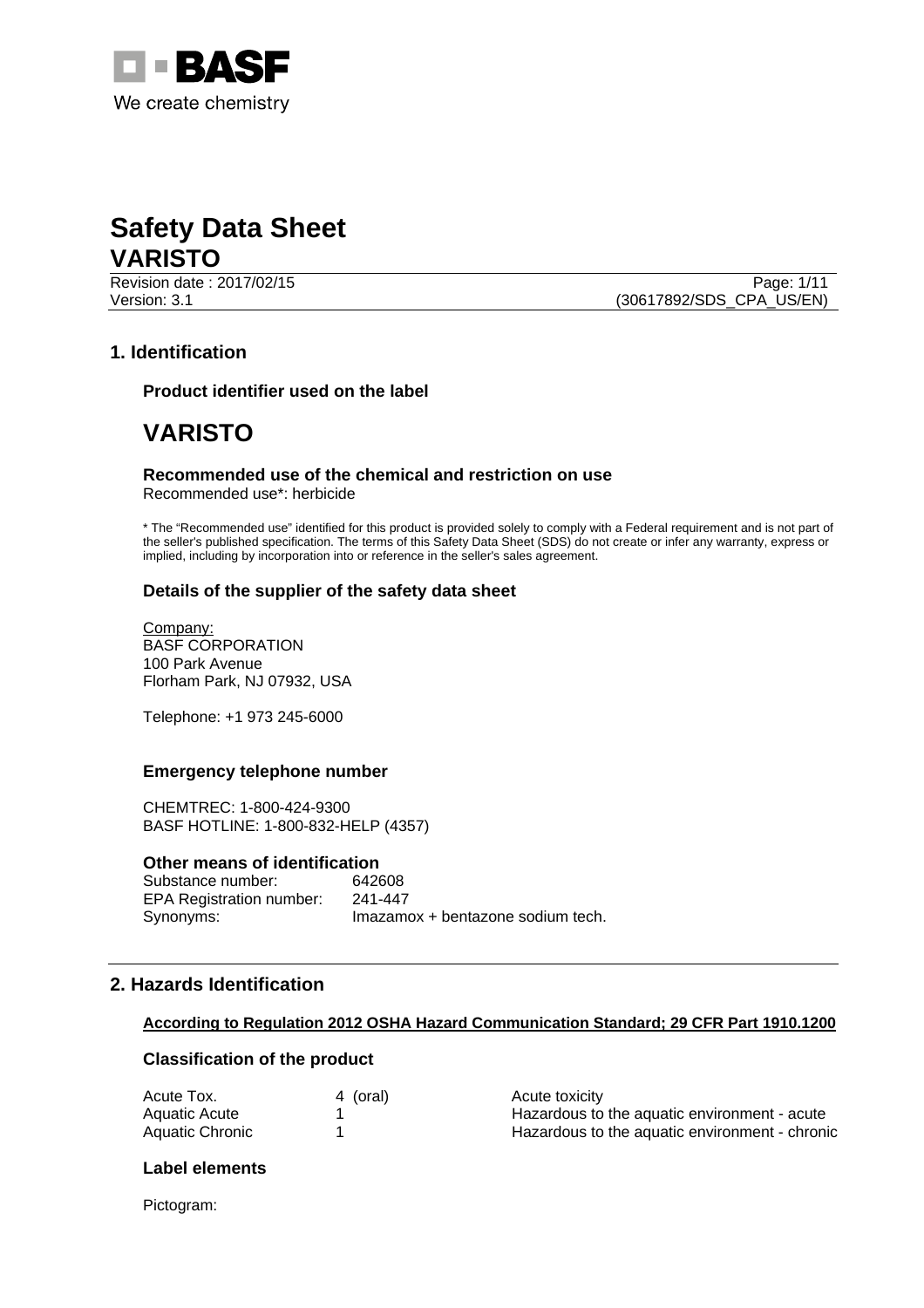# **Safety Data Sheet**

# **VARISTO**

Revision date : 2017/02/15 Page: 2/11<br>Version: 3.1 (30617892/SDS\_CPA\_US/EN) (30617892/SDS CPA US/EN)

| Signal Word:<br>Warning                                                                |                                                                                                                                                           |
|----------------------------------------------------------------------------------------|-----------------------------------------------------------------------------------------------------------------------------------------------------------|
| Hazard Statement:<br>H <sub>302</sub><br>H400<br>H410                                  | Harmful if swallowed.<br>Very toxic to aquatic life.<br>Very toxic to aquatic life with long lasting effects.                                             |
| Precautionary Statements (Prevention):<br>P273<br>P <sub>270</sub><br>P <sub>264</sub> | Avoid release to the environment.<br>Do not eat, drink or smoke when using this product.<br>Wash with plenty of water and soap thoroughly after handling. |
| Precautionary Statements (Response):<br>$P301 + P312$<br>P330<br>P391                  | IF SWALLOWED: Call a POISON CENTER or doctor/physician if you<br>feel unwell.<br>Rinse mouth.<br>Collect spillage.                                        |
| Precautionary Statements (Disposal):<br>P <sub>501</sub>                               | Dispose of contents/container to hazardous or special waste collection<br>point.                                                                          |

#### **Hazards not otherwise classified**

Labeling of special preparations (GHS): May produce an allergic reaction. Contains: bentazone

# **3. Composition / Information on Ingredients**

#### **According to Regulation 2012 OSHA Hazard Communication Standard; 29 CFR Part 1910.1200**

| <b>CAS Number</b><br>Weight % |          | <b>Chemical name</b> |  |
|-------------------------------|----------|----------------------|--|
|                               | 43.66%   | bentazon sodium      |  |
| 114311-32-9                   | $2.0 \%$ | Imazamox             |  |

# **4. First-Aid Measures**

#### **Description of first aid measures**

#### **General advice:**

Remove contaminated clothing.

#### **If inhaled:**

Keep patient calm, remove to fresh air, seek medical attention.

#### **If on skin:**

Wash thoroughly with soap and water.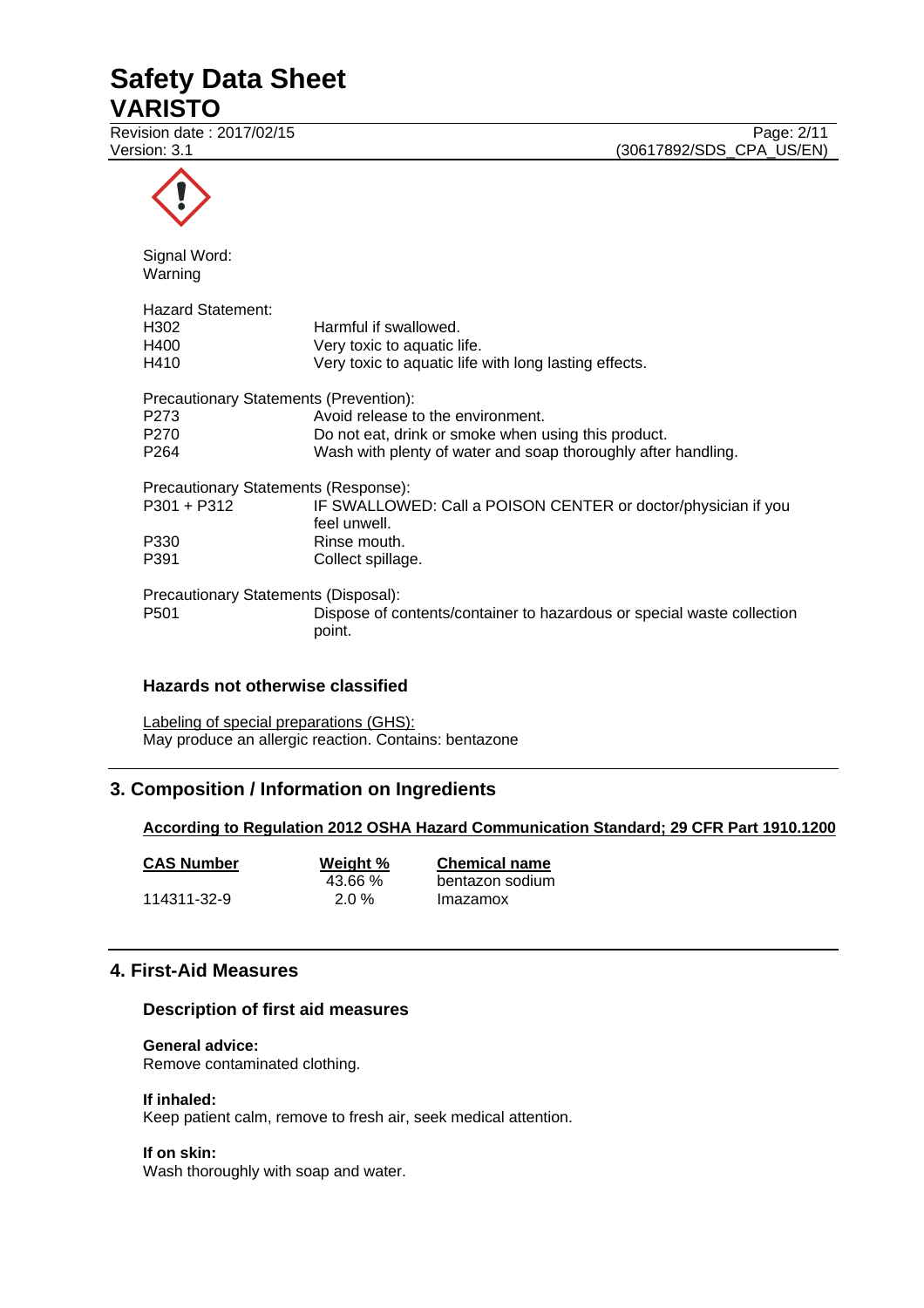Revision date : 2017/02/15 Page: 3/11

Version: 3.1 (30617892/SDS\_CPA\_US/EN)

#### **If in eyes:**

Wash affected eyes for at least 15 minutes under running water with eyelids held open.

#### **If swallowed:**

Immediately rinse mouth and then drink 200-300 ml of water, seek medical attention.

#### **Most important symptoms and effects, both acute and delayed**

Symptoms: The most important known symptoms and effects are described in the labelling (see section 2) and/or in section 11., Further important symptoms and effects are so far not known.

#### **Indication of any immediate medical attention and special treatment needed**

Note to physician

Treatment: Treat according to symptoms (decontamination, vital functions), no known specific antidote.

### **5. Fire-Fighting Measures**

#### **Extinguishing media**

Suitable extinguishing media: water spray, foam, dry powder, carbon dioxide

#### **Special hazards arising from the substance or mixture**

Hazards during fire-fighting: carbon monoxide, carbon dioxide, nitrogen oxides The substances/groups of substances mentioned can be released in case of fire.

#### **Advice for fire-fighters**

Protective equipment for fire-fighting: Wear self-contained breathing apparatus and chemical-protective clothing.

#### **Further information:**

Collect contaminated extinguishing water separately, do not allow to reach sewage or effluent systems. Dispose of fire debris and contaminated extinguishing water in accordance with official regulations. In case of fire and/or explosion do not breathe fumes. Keep containers cool by spraying with water if exposed to fire.

### **6. Accidental release measures**

#### **Personal precautions, protective equipment and emergency procedures**

Do not breathe vapour/spray. Use personal protective clothing. Avoid contact with the skin, eyes and clothing.

#### **Environmental precautions**

Do not discharge into the subsoil/soil. Do not discharge into drains/surface waters/groundwater.

#### **Methods and material for containment and cleaning up**

For small amounts: Pick up with suitable absorbent material (e.g. sand, sawdust, general-purpose binder, kieselguhr).

For large amounts: Dike spillage. Pump off product.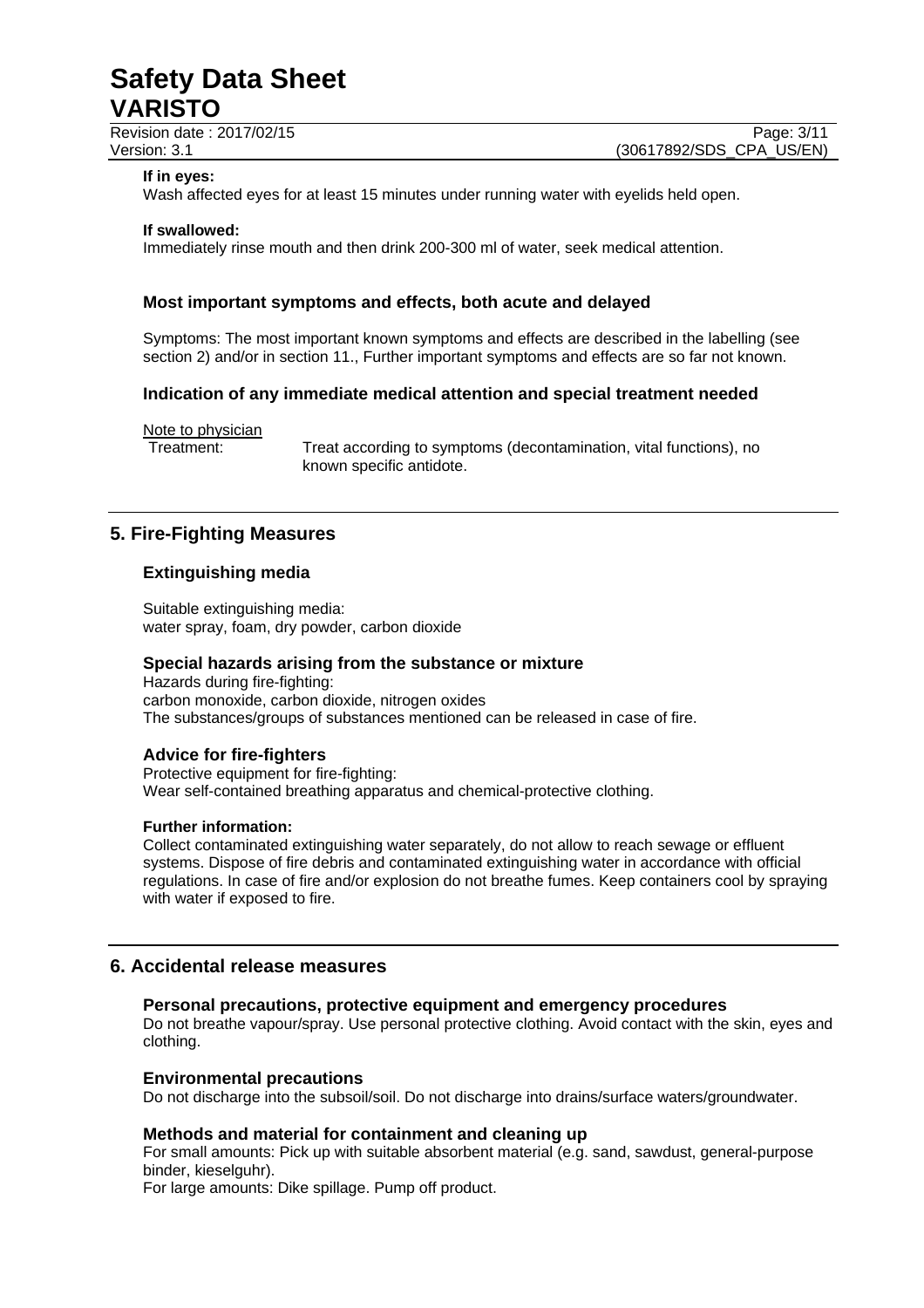Revision date : 2017/02/15 Page: 4/11 Version: 3.1 (30617892/SDS\_CPA\_US/EN)

Dispose of absorbed material in accordance with regulations. Collect waste in suitable containers, which can be labeled and sealed. Clean contaminated floors and objects thoroughly with water and detergents, observing environmental regulations.

# **7. Handling and Storage**

### **Precautions for safe handling**

RECOMMENDATIONS ARE FOR MANUFACTURING, COMMERCIAL BLENDING, AND PACKAGING WORKERS. PESTICIDE APPLICATORS & WORKERS must refer to the Product Label and Directions for Use attached to the product for Agricultural Use Requirements in accordance with the EPA Worker Protection Standard 40 CFR part 170. Ensure adequate ventilation. Keep away from sources of ignition - No smoking. Keep container tightly sealed. Protect against heat. Handle and open container with care. Do not open until ready to use. Once container is opened, content should be used as soon as possible. Avoid aerosol formation. Avoid dust formation. Provide means for controlling leaks and spills. Do not return residues to the storage containers. Follow label warnings even after container is emptied. The substance/ product may be handled only by appropriately trained personnel. Avoid all direct contact with the substance/product. Avoid contact with the skin, eyes and clothing. Avoid inhalation of dusts/mists/vapours. Wear suitable personal protective clothing and equipment.

Protection against fire and explosion:

No special precautions necessary. The substance/product is non-combustible. Product is not explosive.

#### **Conditions for safe storage, including any incompatibilities**

Segregate from foods and animal feeds.

Further information on storage conditions: Keep away from heat. Protect from direct sunlight. Protect from temperatures below: -5 °C Changes in the properties of the product may occur if substance/product is stored below indicated

temperature for extended periods of time.

Protect from temperatures above: 40 °C

Changes in the properties of the product may occur if substance/product is stored above indicated temperature for extended periods of time.

# **8. Exposure Controls/Personal Protection**

**Users of a pesticidal product should refer to the product label for personal protective equipment requirements.** 

No occupational exposure limits known.

#### **Advice on system design:**

Whenever possible, engineering controls should be used to minimize the need for personal protective equipment.

#### **Personal protective equipment**

#### **RECOMMENDATIONS FOR MANUFACTURING, COMMERCIAL BLENDING, AND PACKAGING WORKERS:**

#### **Respiratory protection:**

Wear respiratory protection if ventilation is inadequate. Wear a NIOSH-certified (or equivalent) organic vapour/particulate respirator. For situations where the airborne concentrations may exceed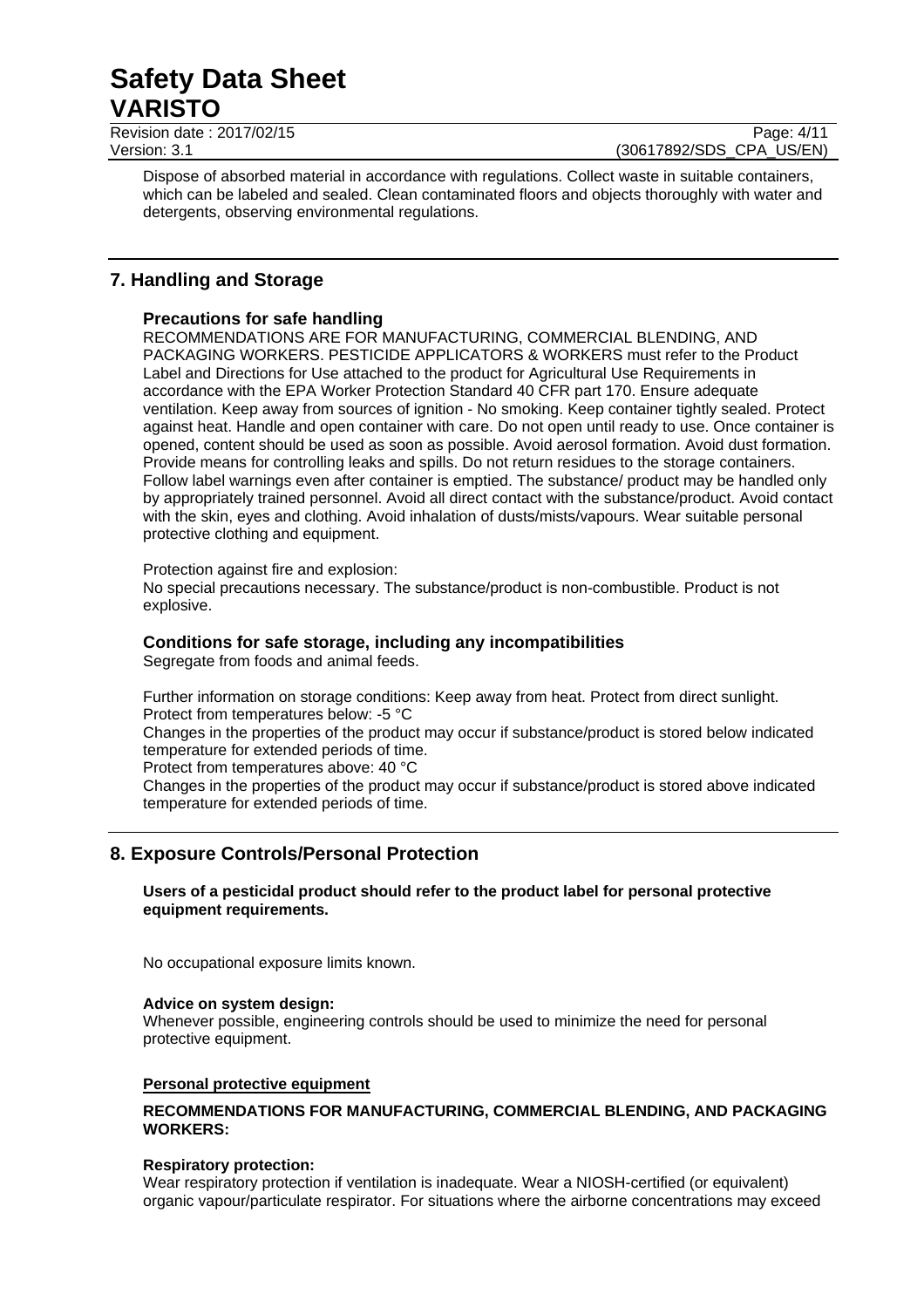Revision date : 2017/02/15 Version: 3.1 (30617892/SDS\_CPA\_US/EN)

the level for which an air purifying respirator is effective, or where the levels are unknown or Immediately Dangerous to Life or Health (IDLH), use NIOSH-certified full facepiece pressure demand self-contained breathing apparatus (SCBA) or a full facepiece pressure demand supplied-air respirator (SAR) with escape provisions.

#### **Hand protection:**

Chemical resistant protective gloves, Protective glove selection must be based on the user's assessment of the workplace hazards.

#### **Eye protection:**

Safety glasses with side-shields. Tightly fitting safety goggles (chemical goggles). Wear face shield if splashing hazard exists.

#### **Body protection:**

Body protection must be chosen depending on activity and possible exposure, e.g. head protection, apron, protective boots, chemical-protection suit.

#### **General safety and hygiene measures:**

Wear long sleeved work shirt and long work pants in addition to other stated personal protective equipment. Work place should be equipped with a shower and an eye wash. Handle in accordance with good industrial hygiene and safety practice. Personal protective equipment should be decontaminated prior to reuse. Gloves must be inspected regularly and prior to each use. Replace if necessary (e.g. pinhole leaks). Take off immediately all contaminated clothing. Store work clothing separately. Hands and/or face should be washed before breaks and at the end of the shift. No eating, drinking, smoking or tobacco use at the place of work. Keep away from food, drink and animal feeding stuffs.

# **9. Physical and Chemical Properties**

| Form:                  | liquid                                  |
|------------------------|-----------------------------------------|
| Odour:                 | odourless                               |
| Odour threshold:       | not applicable, odour not perceivable   |
| Colour:                | red-brown                               |
| pH value:              | approx. $5 - 7$                         |
|                        | $(1\%$ (m), 21 °C)                      |
| Melting temperature:   | The product has not been tested.        |
| Boiling point:         | approx. 100 °C                          |
|                        | (1,013 hPa)                             |
|                        | Information applies to the solvent.     |
| Flash point:           | No flash point - Measurement made       |
|                        | up to the boiling point. Information    |
|                        | applies to the solvent.                 |
| Flammability:          | Based on the structure or composition   |
|                        | there is no indication of flammability  |
| Lower explosion limit: | As a result of our experience with this |
|                        | product and our knowledge of its        |
|                        | composition we do not expect any        |
|                        | hazard as long as the product is used   |
|                        | appropriately and in accordance with    |
|                        | the intended use.                       |
| Upper explosion limit: | As a result of our experience with this |
|                        | product and our knowledge of its        |
|                        | composition we do not expect any        |
|                        | hazard as long as the product is used   |
|                        | appropriately and in accordance with    |
|                        | the intended use.                       |
| Autoignition:          | approx. 546 °C                          |
|                        |                                         |

(Directive 92/69/EEC, A.15)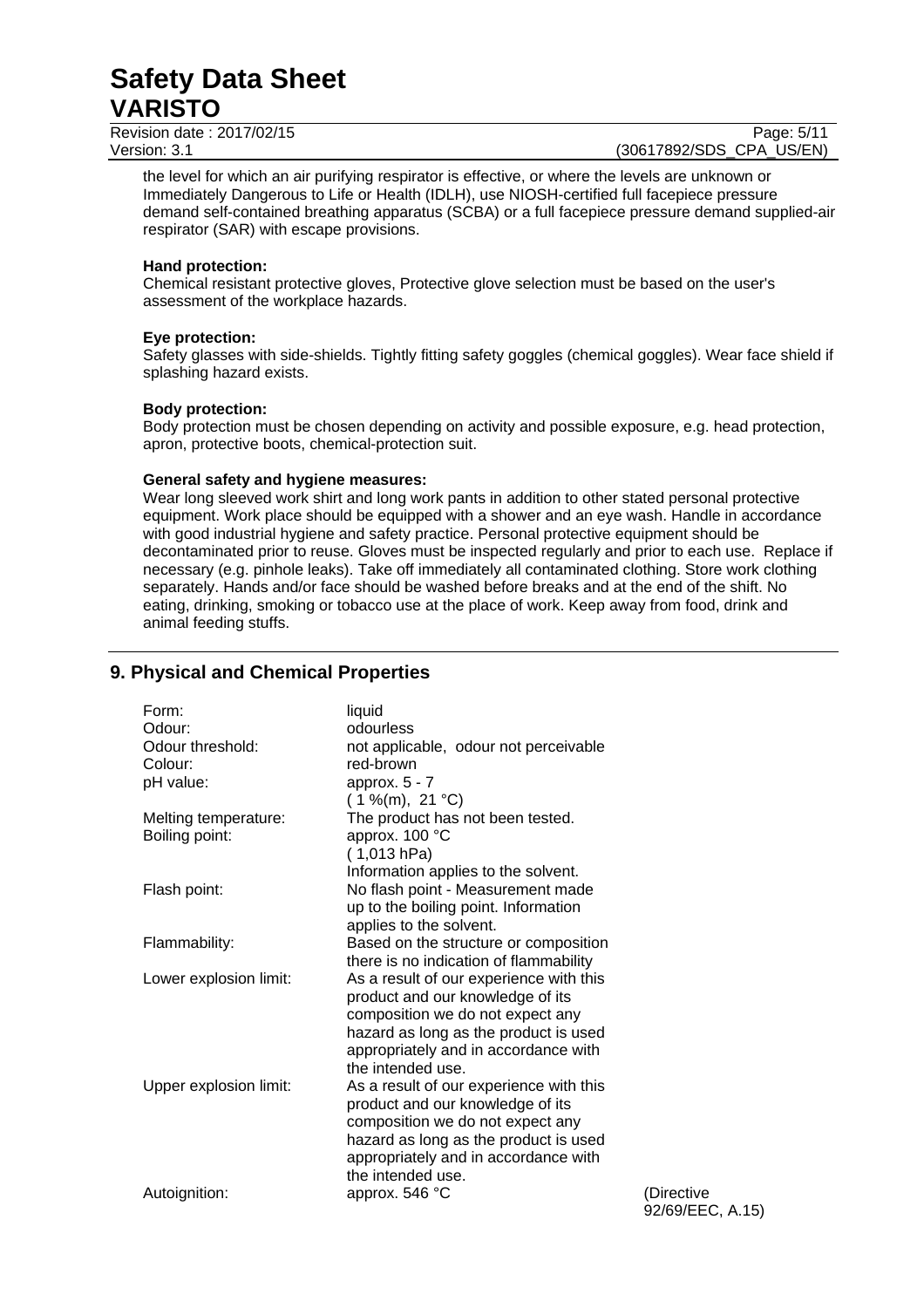| .                                                                          |                                                                                                                                   |                                        |
|----------------------------------------------------------------------------|-----------------------------------------------------------------------------------------------------------------------------------|----------------------------------------|
| Revision date: 2017/02/15<br>Version: 3.1                                  |                                                                                                                                   | Page: 6/11<br>(30617892/SDS CPA US/EN) |
| Vapour pressure:                                                           | approx. 23.4 hPa<br>20 °C<br>Information applies to the solvent.                                                                  |                                        |
| Density:                                                                   | approx. 1.19 g/cm3<br>(20 °C, 1,013 hPa)                                                                                          | (OECD Guideline<br>109)                |
| Vapour density:<br>Partitioning coefficient n-<br>octanol/water (log Pow): | not applicable<br>not applicable                                                                                                  |                                        |
| Thermal decomposition:                                                     | No decomposition if stored and handled as<br>prescribed/indicated.                                                                |                                        |
| Viscosity, dynamic:                                                        | 9.377 mPa.s<br>(20 °C)                                                                                                            | (OECD 114)                             |
| Solubility in water:<br>Evaporation rate:<br>Other Information:            | soluble<br>not applicable<br>If necessary, information on other physical and chemical<br>parameters is indicated in this section. |                                        |

# **10. Stability and Reactivity**

#### **Reactivity**

No hazardous reactions if stored and handled as prescribed/indicated.

Oxidizing properties: not fire-propagating (Directive 2004/73/EC, A.21)

#### **Chemical stability**

The product is stable if stored and handled as prescribed/indicated.

#### **Possibility of hazardous reactions**

No hazardous reactions if stored and handled as prescribed/indicated.

#### **Conditions to avoid**

Avoid all sources of ignition: heat, sparks, open flame. Avoid extreme temperatures. Avoid prolonged exposure to extreme heat. Avoid contamination. Avoid electro-static discharge. Avoid prolonged storage.

#### **Incompatible materials**

strong acids, strong bases, strong oxidizing agents

# **Hazardous decomposition products**

Decomposition products: Hazardous decomposition products: No hazardous decomposition products if stored and handled as prescribed/indicated.

Thermal decomposition: No decomposition if stored and handled as prescribed/indicated.

# **11. Toxicological information**

#### **Primary routes of exposure**

Routes of entry for solids and liquids are ingestion and inhalation, but may include eye or skin contact. Routes of entry for gases include inhalation and eye contact. Skin contact may be a route of entry for liquefied gases.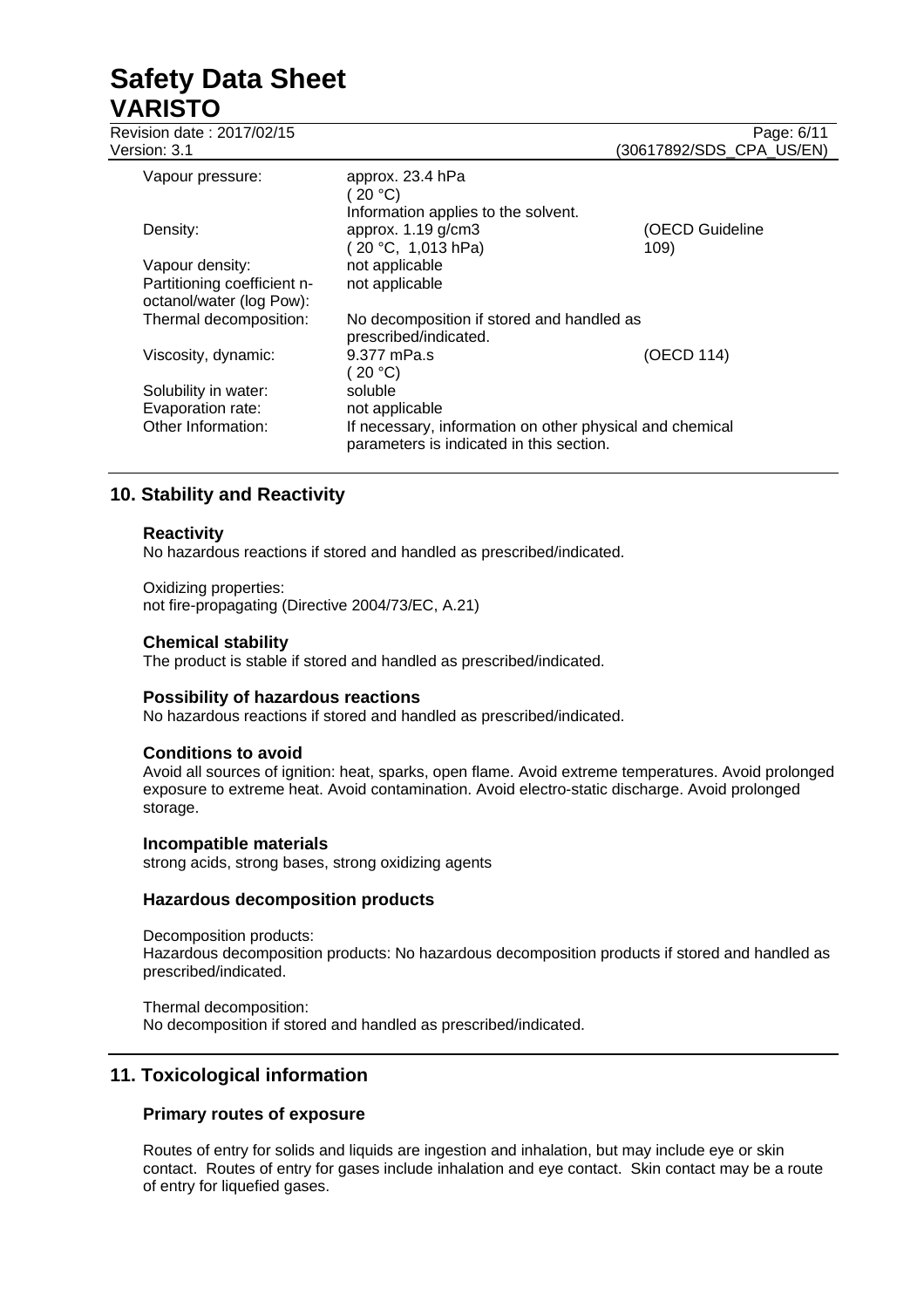Revision date : 2017/02/15

Version: 3.1 (30617892/SDS\_CPA\_US/EN)

#### **Acute Toxicity/Effects**

#### Acute toxicity

Assessment of acute toxicity: Of moderate toxicity after single ingestion. Virtually nontoxic after a single skin contact. Virtually nontoxic by inhalation.

#### **Oral**

Type of value: LD50 Species: rat (female) Value: > 300 - < 2,000 mg/kg (OECD Guideline 423) Data refer to a diluted aqueous solution of the substance.

Inhalation Type of value: LC50 Species: rat (male/female) Value: > 5 mg/l (OECD Guideline 403) Exposure time: 4 h An aerosol was tested.

Dermal Type of value: LD50 Species: rat (male/female) Value: > 2,000 mg/kg (OECD Guideline 402) Data refer to a diluted aqueous solution of the substance.

Assessment other acute effects Assessment of STOT single: The available information is not sufficient for the evaluation of specific target organ toxicity.

Irritation / corrosion Assessment of irritating effects: Not irritating to the skin. Not irritating to the eyes.

**Skin** Species: rabbit Result: non-irritant Method: OECD Guideline 404

Eye Species: rabbit Result: non-irritant Method: OECD Guideline 405

**Sensitization** Assessment of sensitization: There is no evidence of a skin-sensitizing potential.

Mouse Local Lymph Node Assay (LLNA) Species: mouse Result: Non-sensitizing. Method: OECD Guideline 429

#### **Chronic Toxicity/Effects**

#### Repeated dose toxicity

Assessment of repeated dose toxicity: The product has not been tested. The statement has been derived from the properties of the individual components. No substance-specific organtoxicity was observed after repeated administration to animals.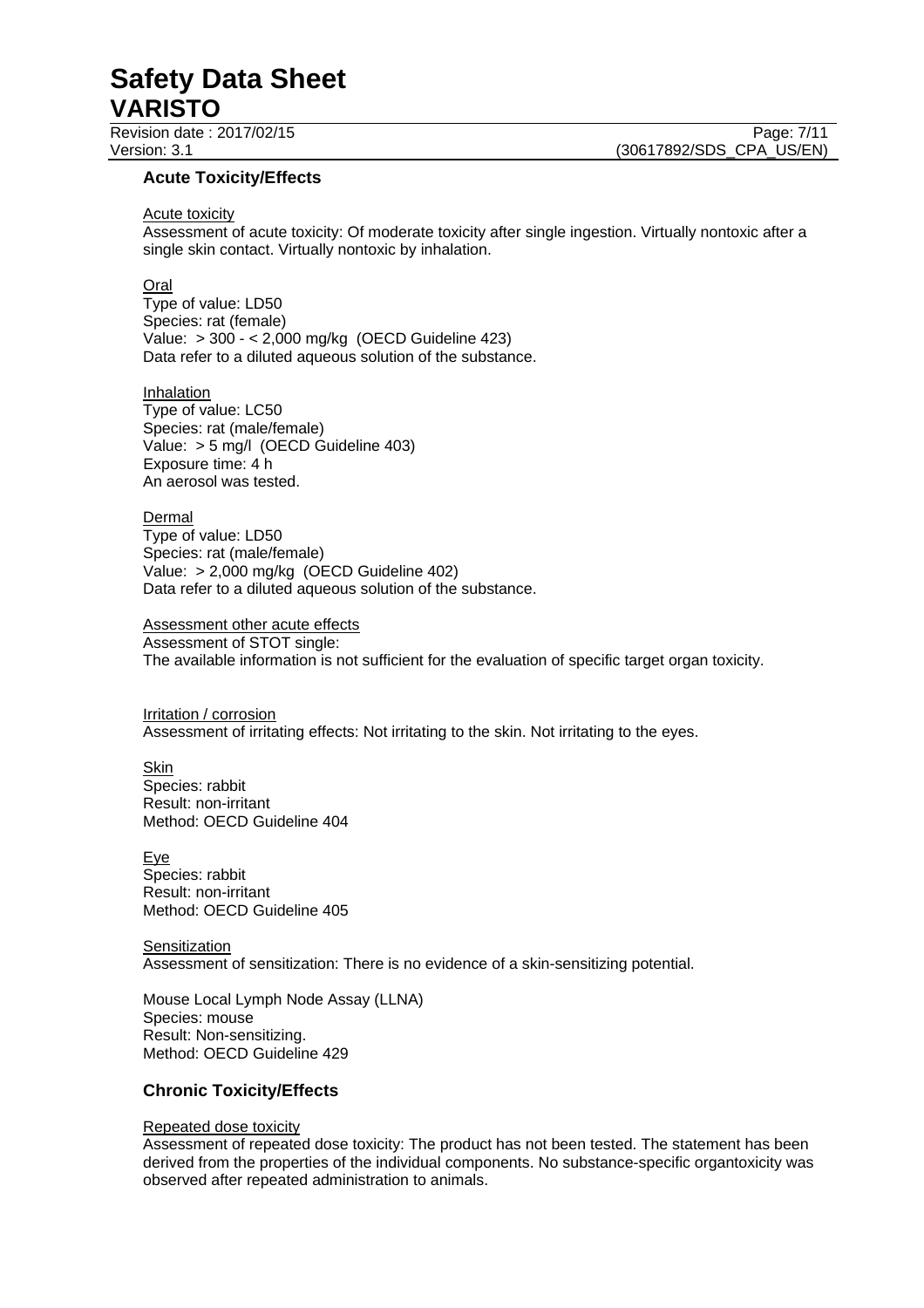Revision date : 2017/02/15 Page: 8/11

Version: 3.1 (30617892/SDS\_CPA\_US/EN)

#### Genetic toxicity

Assessment of mutagenicity: The product has not been tested. The statement has been derived from the properties of the individual components. Mutagenicity tests revealed no genotoxic potential.

#### **Carcinogenicity**

Assessment of carcinogenicity: The product has not been tested. The statement has been derived from the properties of the individual components. The results of various animal studies gave no indication of a carcinogenic effect.

#### Reproductive toxicity

Assessment of reproduction toxicity: The product has not been tested. The statement has been derived from the properties of the individual components. The results of animal studies gave no indication of a fertility impairing effect.

Other Information

Misuse can be harmful to health.

#### **Symptoms of Exposure**

The most important known symptoms and effects are described in the labelling (see section 2) and/or in section 11., Further important symptoms and effects are so far not known.

### **12. Ecological Information**

#### **Toxicity**

Aquatic toxicity Assessment of aquatic toxicity: Very toxic to aquatic life with long lasting effects.

Toxicity to fish LC50 (96 h) > 100 mg/l, Oncorhynchus mykiss (OECD 203; ISO 7346; 92/69/EEC, C.1, static) Nominal concentration.

Aquatic invertebrates LC50 (48 h) > 100 mg/l, Daphnia magna (OECD Guideline 202, part 1) Nominal concentration.

Aquatic plants

EC50 (72 h) > 100 mg/l (growth rate), Pseudokirchneriella subcapitata (OECD Guideline 201) The value meets the highest applied test concentration.

EC50 (7 d) 0.79 mg/l (growth rate), Lemna gibba (OECD guideline 221)

#### **Bioaccumulative potential**

Assessment bioaccumulation potential The product has not been tested. The statement has been derived from the properties of the individual components.

Bioaccumulation potential

*Information on: bentazone* 

*Because of the n-octanol/water distribution coefficient (log Pow) accumulation in organisms is not to be expected.*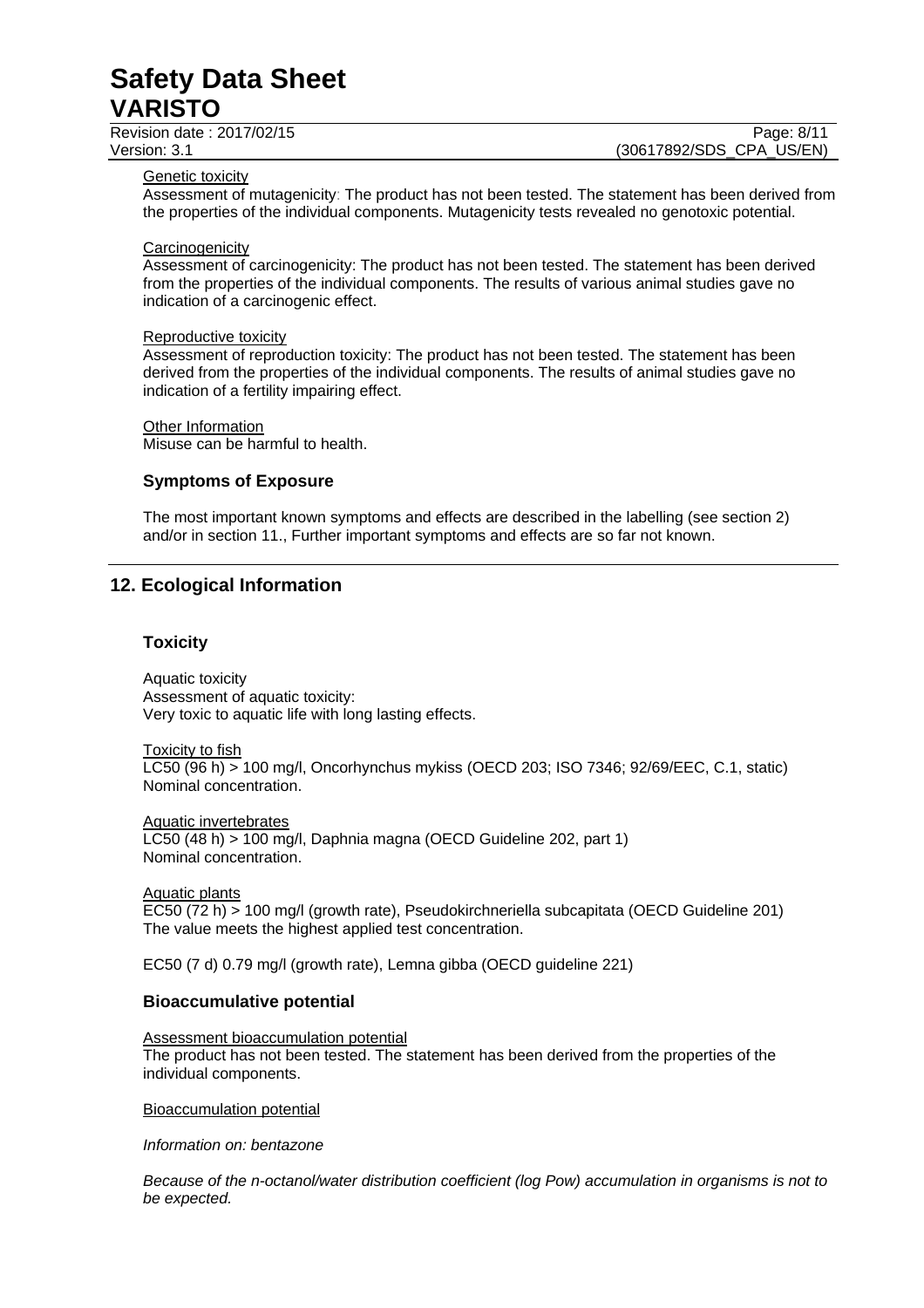Revision date : 2017/02/15 Page: 9/11

*Information on: Imazamox* 

*Bioconcentration factor: < 1* 

----------------------------------

### **Mobility in soil**

Assessment transport between environmental compartments The product has not been tested. The statement has been derived from the properties of the individual components.

*Information on: 1H-2,1,3-Benzothiadiazin-4(3H)-one, 3-(1-methylethyl)-, 2,2-dioxide* 

*Information on: imazamox* 

*The substance will not evaporate into the atmosphere from the water surface. Following exposure to soil, the product trickles away and can - dependant on degradation - be transported to deeper soil areas with larger water loads.* ----------------------------------

### **Additional information**

Other ecotoxicological advice: Do not discharge product into the environment without control.

# **13. Disposal considerations**

#### **Waste disposal of substance:**

Pesticide wastes are regulated. Improper disposal of excess pesticide, spray mix or rinsate is a violation of federal law. If pesticide wastes cannot be disposed of according to label instructions, contact the State Pesticide or Environmental Control Agency or the Hazardous Waste representative at the nearest EPA Regional Office for guidance.

#### **Container disposal:**

Rinse thoroughly at least three times (triple rinse) in accordance with EPA recommendations. Consult state or local disposal authorities for approved alternative procedures such as container recycling. Recommend crushing, puncturing or other means to prevent unauthorized use of used containers.

# **14. Transport Information**

**Land transport**  USDOT

Not classified as a dangerous good under transport regulations

#### **Sea transport**  IMDG

Hazard class: 9 Packing group: III ID number: UN 3082 Hazard label: 9, EHSM Marine pollutant: YES

Proper shipping name: ENVIRONMENTALLY HAZARDOUS SUBSTANCE, LIQUID, N.O.S. (contains IMAZAMOX)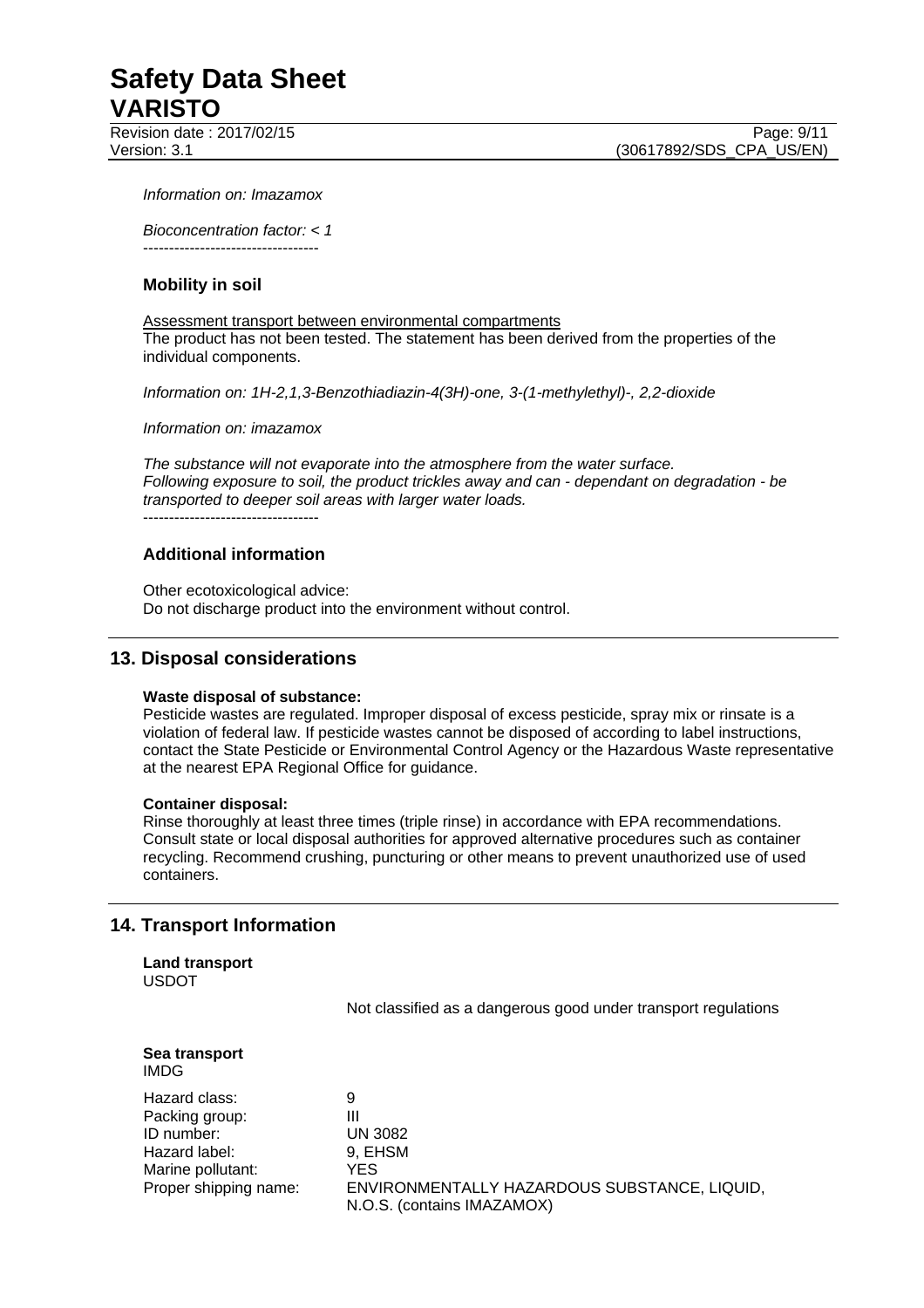Revision date : 2017/02/15 Page: 10/11

Version: 3.1 (30617892/SDS\_CPA\_US/EN)

#### **Air transport**  IATA/ICAO

| Hazard class:                | 9                                                                          |
|------------------------------|----------------------------------------------------------------------------|
| Packing group:<br>ID number: | Ш<br>UN 3082                                                               |
| Hazard label:                | 9. EHSM                                                                    |
| Proper shipping name:        | ENVIRONMENTALLY HAZARDOUS SUBSTANCE, LIQUID,<br>N.O.S. (contains IMAZAMOX) |

# **15. Regulatory Information**

#### **Federal Regulations**

| <b>Registration status:</b> |
|-----------------------------|
|-----------------------------|

| Crop Protection | TSCA, US released / exempt |  |  |
|-----------------|----------------------------|--|--|
|-----------------|----------------------------|--|--|

Chemical TSCA, US blocked / not listed

**EPCRA 311/312 (Hazard categories):** Not hazardous;

**NFPA Hazard codes:** Health : 1 Fire: 1 Reactivity: 0 Special:

#### **Labeling requirements under FIFRA**

This chemical is a pesticide product registered by the Environmental Protection Agency and is subject to certain labeling requirements under federal pesticide law. These requirements differ from the classification criteria and hazard information required for safety data sheets, and workplace labels of non-pesticide chemicals. Following is the hazard information as required on the pesticide label.

WARNING: KEEP OUT OF REACH OF CHILDREN. HARMFUL IF ABSORBED THROUGH SKIN. May be fatal if swallowed. Avoid contact with the skin, eyes and clothing.

Wash thoroughly after handling.

# **16. Other Information**

**SDS Prepared by:**  BASF NA Product Regulations SDS Prepared on: 2017/02/15

We support worldwide Responsible Care® initiatives. We value the health and safety of our employees, customers, suppliers and neighbors, and the protection of the environment. Our commitment to Responsible Care is integral to conducting our business and operating our facilities in a safe and environmentally responsible fashion, supporting our customers and suppliers in ensuring the safe and environmentally sound handling of our products, and minimizing the impact of our